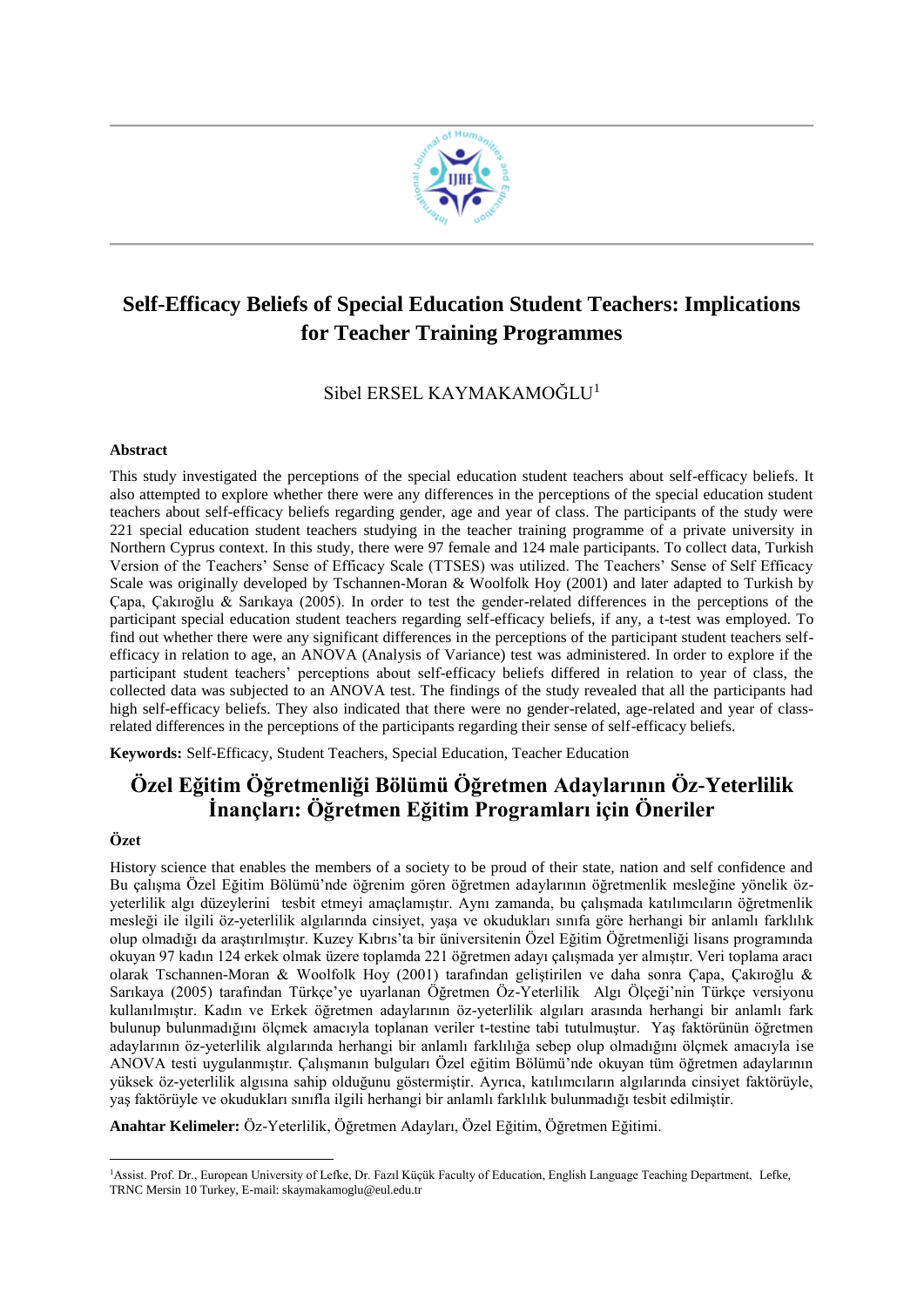#### **Introduction**

Learning and teaching is a complex process which involve many different dynamics. This process is much more complicated for student teachers compared to experienced teachers because experience has a profound impact on the development of teachers' personal practical theories for teaching and learning. Learner motivation, contextual realities of teaching contexts, learner differences, teachers' and learners' beliefs about learning and teaching process, cultural and educational expectations of teachers and learners from each other and many other issues influence teachers' decisions for learning and teaching. Teacher selfefficacy beliefs is believed to be another key factor that influence learning and teaching process.

#### **Definitions and Beliefs about Self-Efficacy**

Bandura (1997) defines self-efficacy as "beliefs in one's capabilities to organize and execute the courses of action required to produce given attainments" (p.3). Acording to Brigido et. al. "self-efficacy refers to a person's confidence that they can do what they have to do" (p. 202). For Woolfolk (2004) self-efficacy is considered as "our beliefs about our personal competence or effectiveness in a given area"(p.368). It is "future-oriented" (Woolfolk, 2004, p.368) "a context-specific assessment of competence to perform a specific task" (Pajares,1997, p.15). Bandura (1997) identified four sources of efficacy beliefs: mastery experiences, physiological and emotional arousal, vicarous experiences or modelling, and social persuasion (i.e. verbal persuasion or information in the environment). The most powerful and source that can influence self-efficacy is mastery experiences (Bandura, 1997) which are the individuals' direct experiences. Success in individuals' experiences raise efficacy beliefs, while failures in experiences lower efficacy. Level of physiological and emotional arousal has impact on self-efficacy, depending on how it is interpreted (Woolfolk, 2004). In vicarious experiences or modelling, when a student identifies himself/herself close to the model, there is more impact on self-efficacy. "When the model performs well, the student's efficacy is enhanced, but when the model performs poorly, efficacy expectatioms decrease" (Woolfolk, 2004, p. 369). Social persuasion can be regarded as feedback given for special performance. It is believed to be one of the sources of self-efficacy yet the impact of persuasion depends on credibility, trustworthiness, and expertise of the persuader (Bandura, 1997).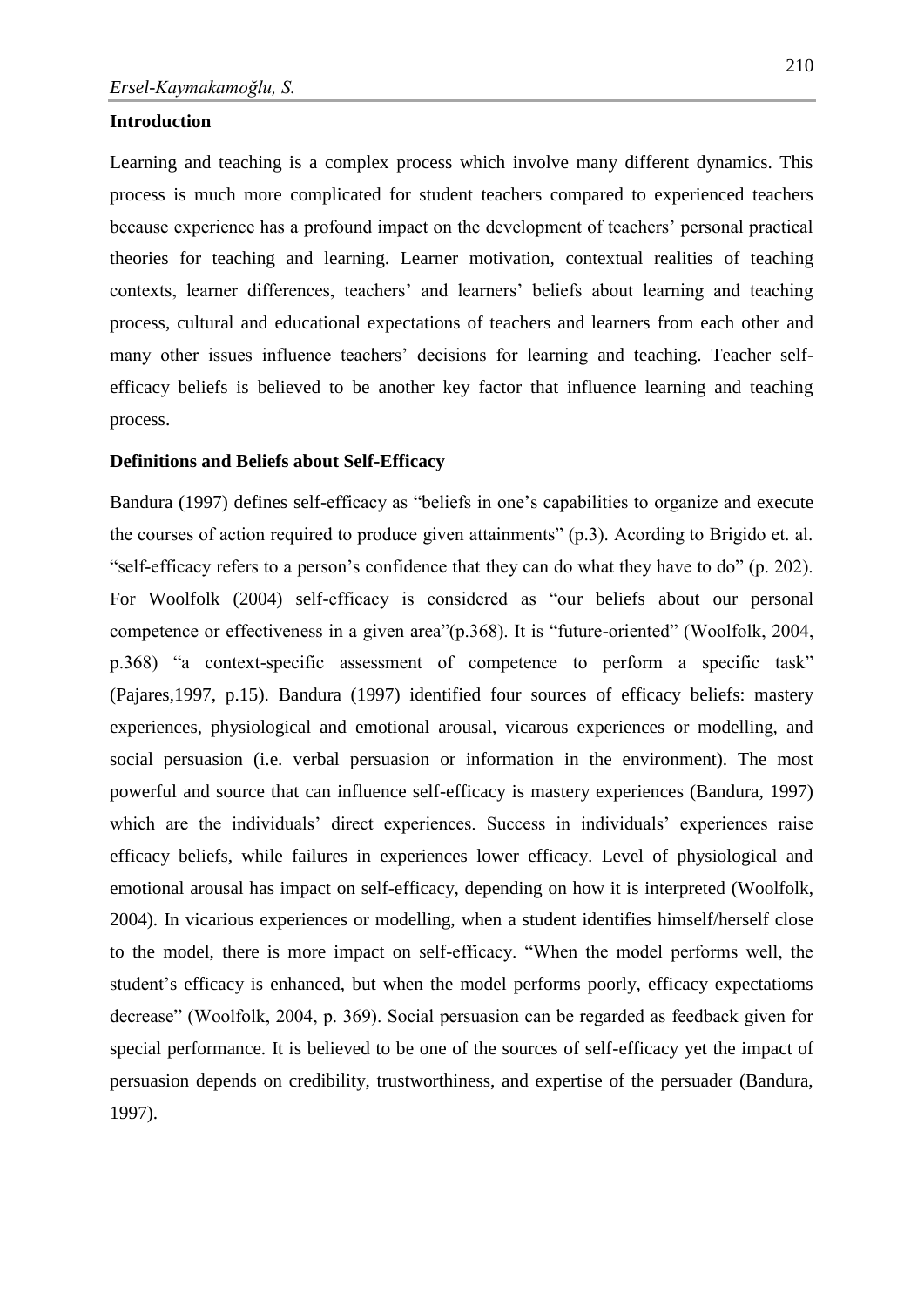## **Sense of Efficacy in Teaching**

There has been a plethora of investigations on different aspects of teachers' sense of selfefficacy (Gibson & Dembo, 1984; Hoy & Woolfolk, 1990, 1993; Klassen et. al., 2010; Tschannen-Moran & Woolfolk Hoy, 2001, 2007) and prospective teachers' sense of selfefficacy in teaching (Hebert et. al., 1998; Liaw, 2009; Woolfolk & Hoy, 1990). Teacher efficacy or self-efficacy in teaching is "about teachers' beliefs that they are capable of carrying out good teaching in the classroom" (Christophersen et. al., 2016, p. 241) and it has been considered as a key issue (Bandura, 1997; Skaalvik & Skaalvik, 2007, 2010). There are several lines of investigations on self-efficacy. Muijs & Reynolds (2002) carried out an investigation on the predictive value of self-efficacy on teachers' aspirations while Fuchs et. al.'s study (1988) provided evidence for that teacher efficacy predicts attitudes towards innovation and change. Some other studies have focused on the impact of self-efficacy on students' motivation (Graham, 1994, 1995). Since Christophersen et. al. emphasized "efficacy beliefs operate as a key organizer and motivator of teaching practice" (p.243) there is a need to investigate the self-efficacy beliefs of the prospective teachers in order to give support to them to build self-efficacy beliefs if needed. Therefore, in this paper, the researcher's focus is on to explore the self-efficacy beliefs of the special education student teachers' efficacy beliefs.

#### **Methods**

In this study, to investigate the perceptions of the participant special education student teachers studying at the Faculty of Education at a private University in Northern Cyprus about self-efficacy beliefs, quantitative means of investigation was carried out. For this purpose, a survey was used. This study had four objectives: (1) to explore the degree of self-efficacy beliefs of the special education student teachers (2) to find out whether the perceptions of the self-efficacy beliefs of the participant student teachers differed in relation to gender (3) to investiage whether there were any differences in the perceptions of the participants about selfefficacy beliefs in relation to age (4) to explore if the participant student teachers' perceptions about self-efficacy beliefs showed any year of class-related differences.

#### **Participants**

In this investigation, 221 special education student teachers, with no experience as teachers, took part.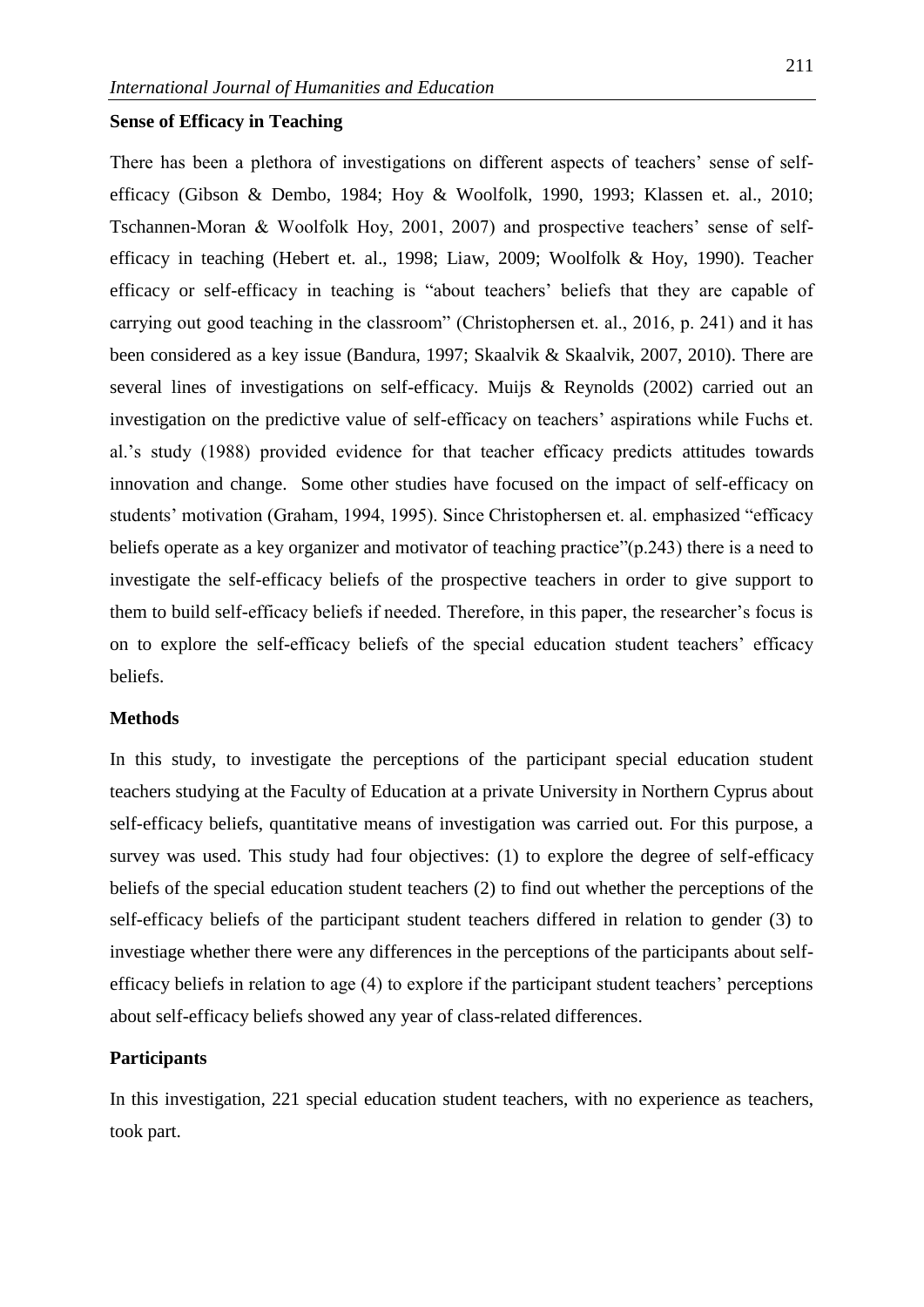Table 1 below, shows the number and the percentage of the female and male participants of the study.

| Gender |     | $\%$  |
|--------|-----|-------|
| Female | 97  | 43.9  |
| Male   | 124 | 56.1  |
| Total  | ററ  | 100.0 |

**Table 1: Number and the Percentage of the Participants According to Gender**

As it can be seen from Table 1 above, of 221 participants, 97 were female and 124 male participants. In other words, 43.9 % of the participants were female while 56.1 % were male.

Table 2 below, demonstrates the number and the percentage of the participant student teachers studying in the Department of Special Education.

Table 2 below, shows the frequency and the percentage of the participants according to age. **Table 2: Number and the Percentage of the Participants According to Age**

| Age       | N   | %     |
|-----------|-----|-------|
| $17 - 18$ | 13  | 5.9   |
| 19-20     | 80  | 36.2  |
| 21-23     | 83  | 37.6  |
| 24-26     | 31  | 14.0  |
| Above 26  | 14  | 6.3   |
| Total     | 221 | 100.0 |

As it can be seen from the Table 2 above, the descriptive statistics for the perceptions of the participants about self-efficacy and age show the number of the participant special education student teachers in five different age categories. Most of the participants (83) were in the age category 21-23 with 37.6%. Following that there were 80 participants in the age group 19-20 with 36.2 %. In the age category 24-26 there were 31 participants with 14%. The number of the participants in the age category 'above 26' was 14 with 6.3% and the least number of the participants (13) was in the age category 17-18 with 5.9%.

Table 3 below, shows the frequency and the percentage of the participant special education student teachers according to their year of class in the department.

**Table 3: Number and the Percentage of the Participants According to Year of Class**

| Year of Class     | n  | %    |
|-------------------|----|------|
| Year 1            |    | 23.1 |
| Year <sub>2</sub> | 69 | 31.2 |
| Year 3            | 38 | 17.2 |
| Year 4            |    | 28.5 |
| Total             |    | 00.0 |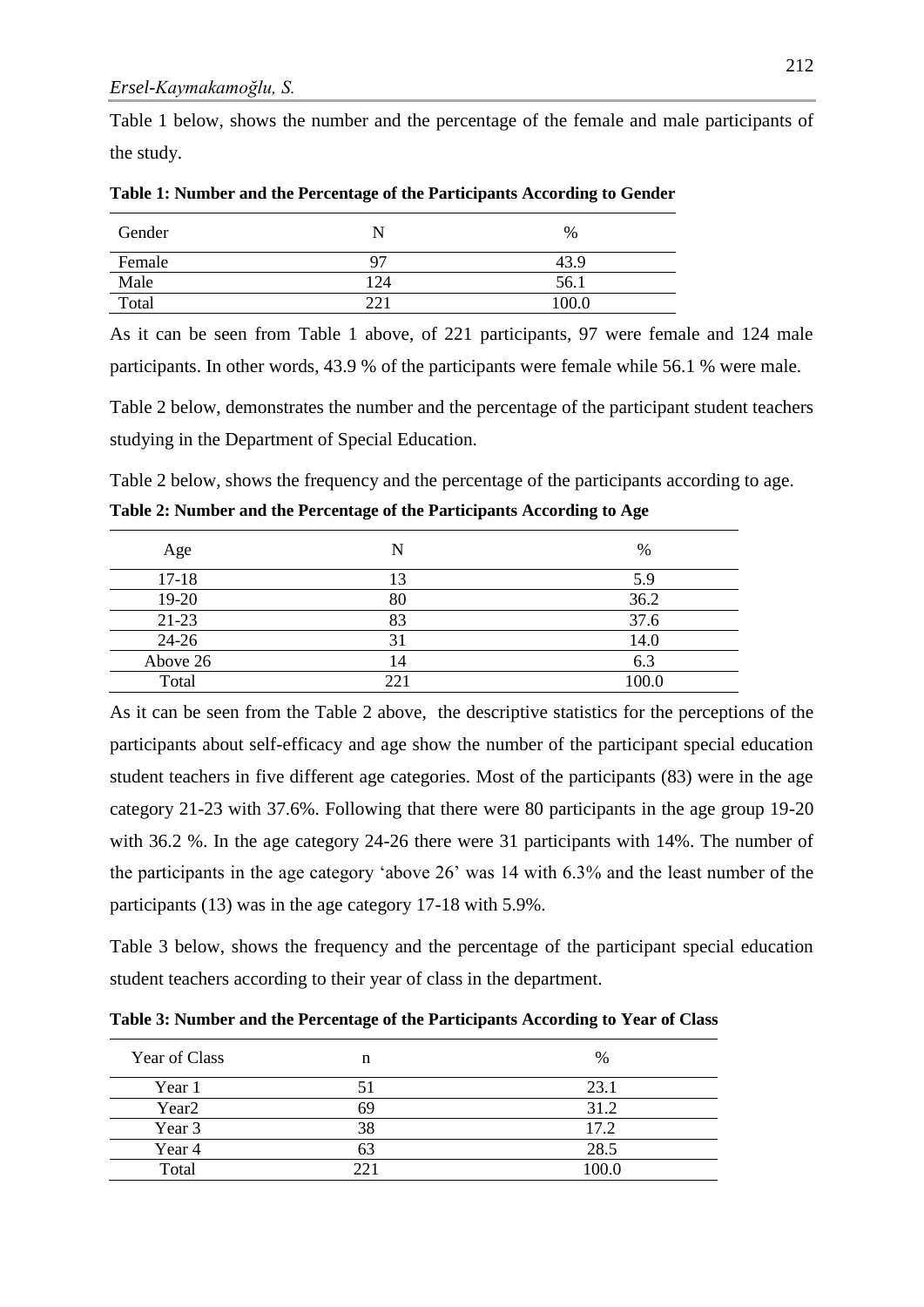As it can be seen from Table 3 above, 51 (23.1%) first year, 69 (31.2) second year, 38 (17.2) third year and 63 (28.5) fourth year students participated in this study. Most of the participants were second year students constituting 31.2 % of 221 participants and third year students constituted 17.2 % of all the participants of the investigation.

#### **Data Collection Instrument**

In order to collect data,Turkish version of the Teachers' Sense of Efficacy Scale (TTSES) (Çapa, Çakıroğlu & Sarıkaya, 2005) was utilized. The scale was originally developed by Tschannen-Moran & Woolfolk Hoy (2001). The questionnaire consisted of 24 items that measured the participant student teachers' perspectives about self-efficacy beliefs. The questionnaire measured the perceptions of the participants about self-efficacy beliefs in three main categories: "Efficacy in Student Engagement"(SE), "Efficacy in Instructional Strategies"(IS) and "Efficacy in Classroom Management"(CM). The questionnaire items measuring "Efficacy in Student Engagement"(SE) were 1, 2, 4, 6, 9, 12, 14 and 22. The items for "Efficacy in Instructional Strategies"(IS) were 7, 10, 11, 17, 18, 20, 23 and 24. The items which measured "Efficacy in Classroom Management"(CM) were 3, 5, 8, 13, 15, 16, 19 and 21. The respondents were asked to indicate their responses on a 9-point likert scale ranging from  $1=$  "nothing" to  $9=$  "a great deal". The total mean scores of the questionnaire ranged from 24 to 216. The mean scores between 24 and 62 were considered as holding very low self-efficacy beliefs. The mean scores between 63 to 101 were considered as having low selfefficacy beliefs. The mean scores between 102 and 140 indicated holding adequate selfefficacy beliefs. The mean scores between 141 and 179 indicated holding high self-efficacy and the mean scores between 180 and 216 were the indication of having very high selfefficacy beliefs.The Cronbach's alpha reliabilities for the questionnaire was .82 for SE (Student Engagement), .86 for IS (Instructional Strategies) and .84 for CM (Classroom Management). The respondents were also asked to provide demographic information about their gender, age and year of class.

#### **Data Analysis**

The collected data was statistically analyzed. The data was subjected to One-sample Kolmogorov-Smirnov Test in order to see the distribution. As it is shown in Table 4 below, the data exhibited normal distribution. Therefore, parametric tests such as 't' test and ANOVA were utilized.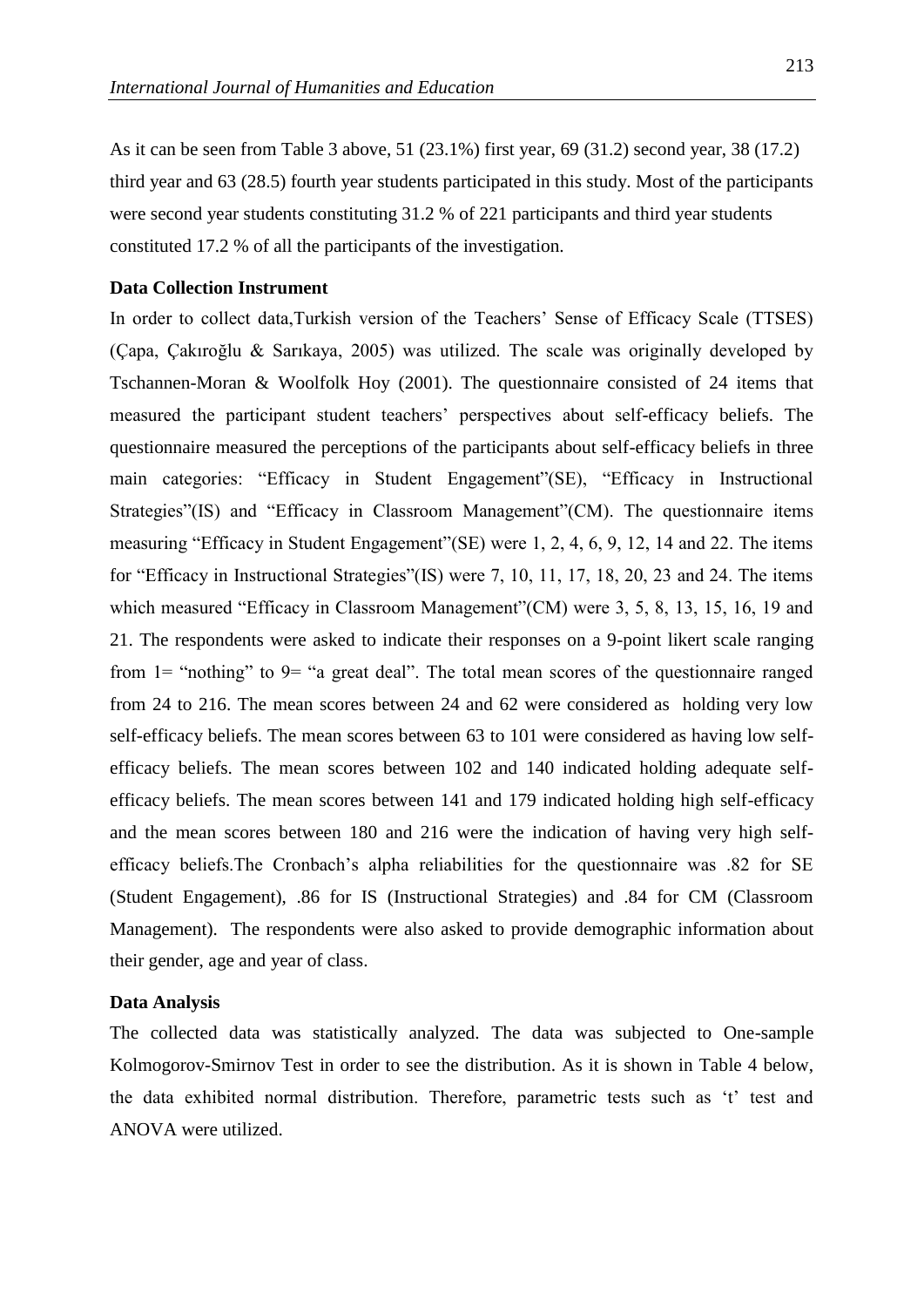|                                  | Table +. One-painple isomogol ov-plim hove rest |            |                   |            |  |  |
|----------------------------------|-------------------------------------------------|------------|-------------------|------------|--|--|
|                                  |                                                 | Engagement | <b>Strategies</b> | Management |  |  |
| N                                |                                                 | 221        | 221               | 221        |  |  |
|                                  | Mean                                            | 56.3575    | 55.7376           | 55.6652    |  |  |
| Normal Parameters <sup>a,b</sup> | Std. Deviation                                  | 8.83299    | 8.86638           | 8.71707    |  |  |
|                                  | Absolute                                        | .074       | .066              | .072       |  |  |
| <b>Most Extreme</b>              | Positive                                        | .062       | .033              | .036       |  |  |
| <b>Differences</b>               | Negative                                        | $-.074$    | $-.066$           | $-.072$    |  |  |
| Kolmogorov-Smirnov Z             |                                                 | 1.093      | .978              | 1.069      |  |  |
| Asymp. Sig. (2-tailed)           |                                                 | .183       | .294              | .204       |  |  |

|  |  |  | Table 4: One-Sample Kolmogorov-Smirnov Test |  |
|--|--|--|---------------------------------------------|--|
|--|--|--|---------------------------------------------|--|

a. Test distribution is Normal. b. Calculated from data.

The data was analyzed statistically with the help of SPSS 21 (Statistical Package for Social Sciences). To find out whether there were any differences in the perceptions of the participant teachers about self-efficacy beliefs regarding gender, an independent samples t-test was utilized. To test if the perceptions of the participant student teachers differed according to age, the collected data was subjected a one way ANOVA (Analysis of Variance). To find out whether the perceptions of the participants showed any significant differences about selfefficacy beliefs in relation to year of class, a one way ANOVA (Analysis of Variance) was employed.

#### **Findings**

In this part, descriptive and inferential statistics of the study will be presented. The statistical findings of the study about the perceptions of the participants in regarding their sense of selfefficacy beliefs in relation to gender, age and year class will be given, respectively.

## **Perceptions about Sense of Self-Efficacy Beliefs in Relation to Gender**

Table 5 below, indicates the means, standard deviations and the t-test results for the male and female participants' perceptions about the Teachers' Sense of Self-efficacy Scale Subdimension categories (i.e. Efficacy in Student Engagement, Efficacy in Instructional Strategies and Efficacy in Classroom Management). In the table, the higher the number indicates the higher the perception for sense of self-efficacy score.

**Table 5: The Participants' Perceptions about the "Teachers' Sense of Self-Efficacy Scale Subdimensions" by Variable "Gender" (Independent samples "t" Test)**

|                            | Gender | n   | X       | sd      | t-value |      |
|----------------------------|--------|-----|---------|---------|---------|------|
| <b>Efficacy</b> in Student | Female | 97  | 57.1443 | 8.90574 | 1.172   | .242 |
| Engagement                 | Male   | 124 | 55.7419 | 8.76233 |         |      |
| Efficacy in Instructional  | Female | 97  | 56.7010 | 8.88253 | 1.432   | .154 |
| <b>Strategies</b>          | Male   | 124 | 54.9839 | 8.81608 |         |      |
| Efficacy in                | Female | 97  | 56.2474 | 56.2474 | .878    | .381 |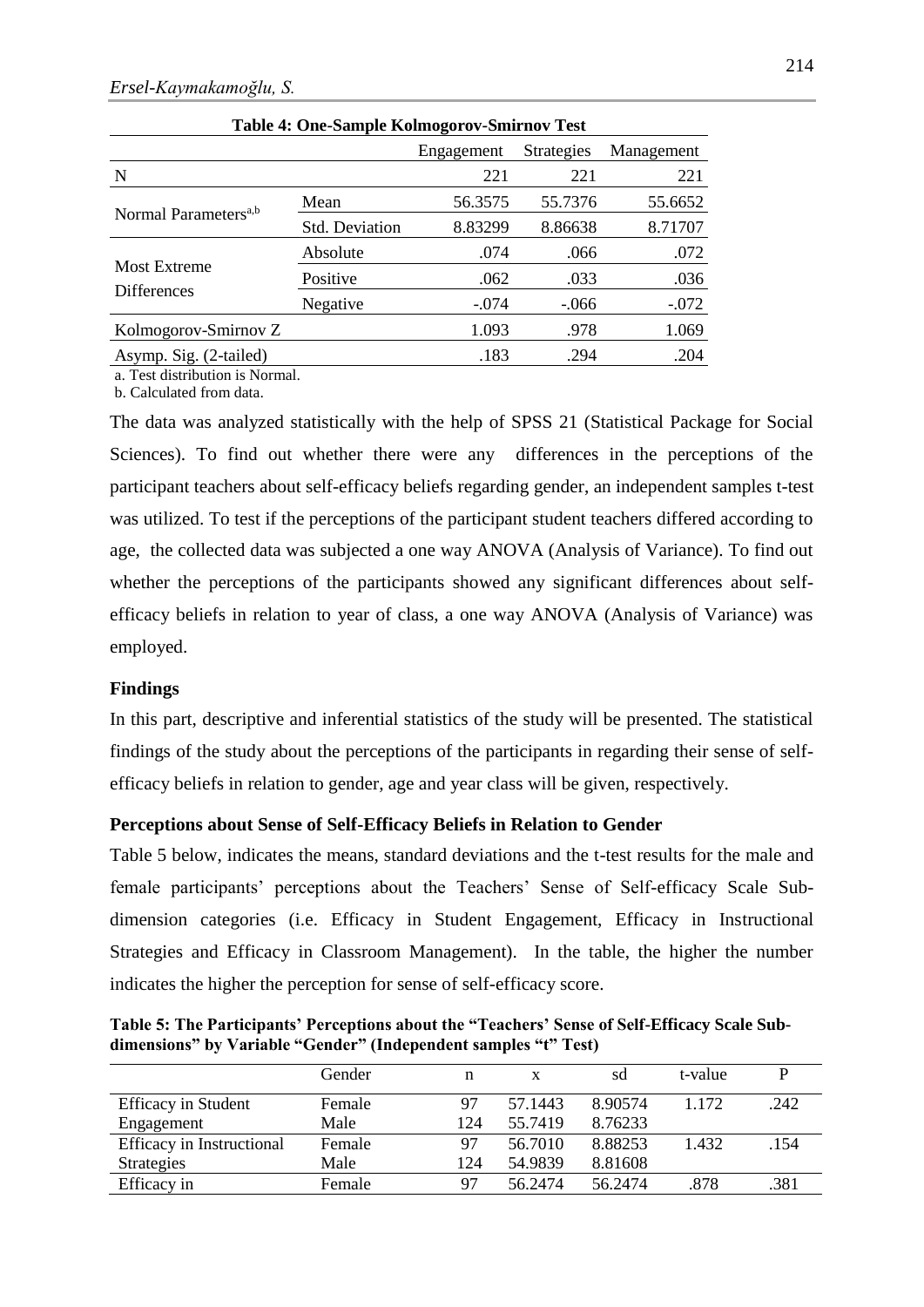| Llassroom<br>Management<br>оонг | Male | $\prime$<br>-- | . 200 $\sim$<br>-<br>$\sim$ . $\sim$<br>$\sim$ | ں∠. |  |
|---------------------------------|------|----------------|------------------------------------------------|-----|--|

As it can be seen from Table 5 above, the participants' reported perceptions about their selfefficacy beliefs indicated that there were no significant differences in their perceptions regarding gender. In other words, female and male participants were not different in their perceptions in relation to their self-efficacy beliefs.

## **Perceptions about Sense of Self-Efficacy Beliefs in Relation to Age**

Table 6 below, shows the descriptive statistics regarding the perceptions of the participants about sense of self-efficacy beliefs in relation to age.

**Table 6: Descriptives for the Participants' Perceptions about their Sense of Self-Efficacy Beliefs Regarding Different Age Categories**

| Age       | n  | X      | sd.   |
|-----------|----|--------|-------|
| $17-18$   | 13 | 165.08 | 27.58 |
| $19-20$   | 80 | 166.85 | 24.72 |
| $21-23$   | 83 | 166.89 | 24.04 |
| $24 - 26$ |    | 169.13 | 18.74 |
| Above 26  | 14 | 177.57 | 28.65 |
| Total     | 21 | 167.76 | 24.09 |

As it can be seen from Table 6 above, the reported perceptions of the participant special education student teachers revealed that all the participants held high self-efficacy beliefs with the mean scores between 141 and 179 with the mean score of 167.76. Particularly, the participants who were above 26 years old reported the highest mean score for having high self-efficacy beliefs with the mean score of 177.57. Following that, the participants in the age category 24-26 reported their perceptions with the mean score of 169.13. The mean scores of the participants' reported perceptions in the age categories 21-23 and 19-20 were very close to each other being as 166.89 and 166.85, respectively.

Table 7 below, shows the ANOVA test results for the participants' perceptions about selfefficacy beliefs in relation to age.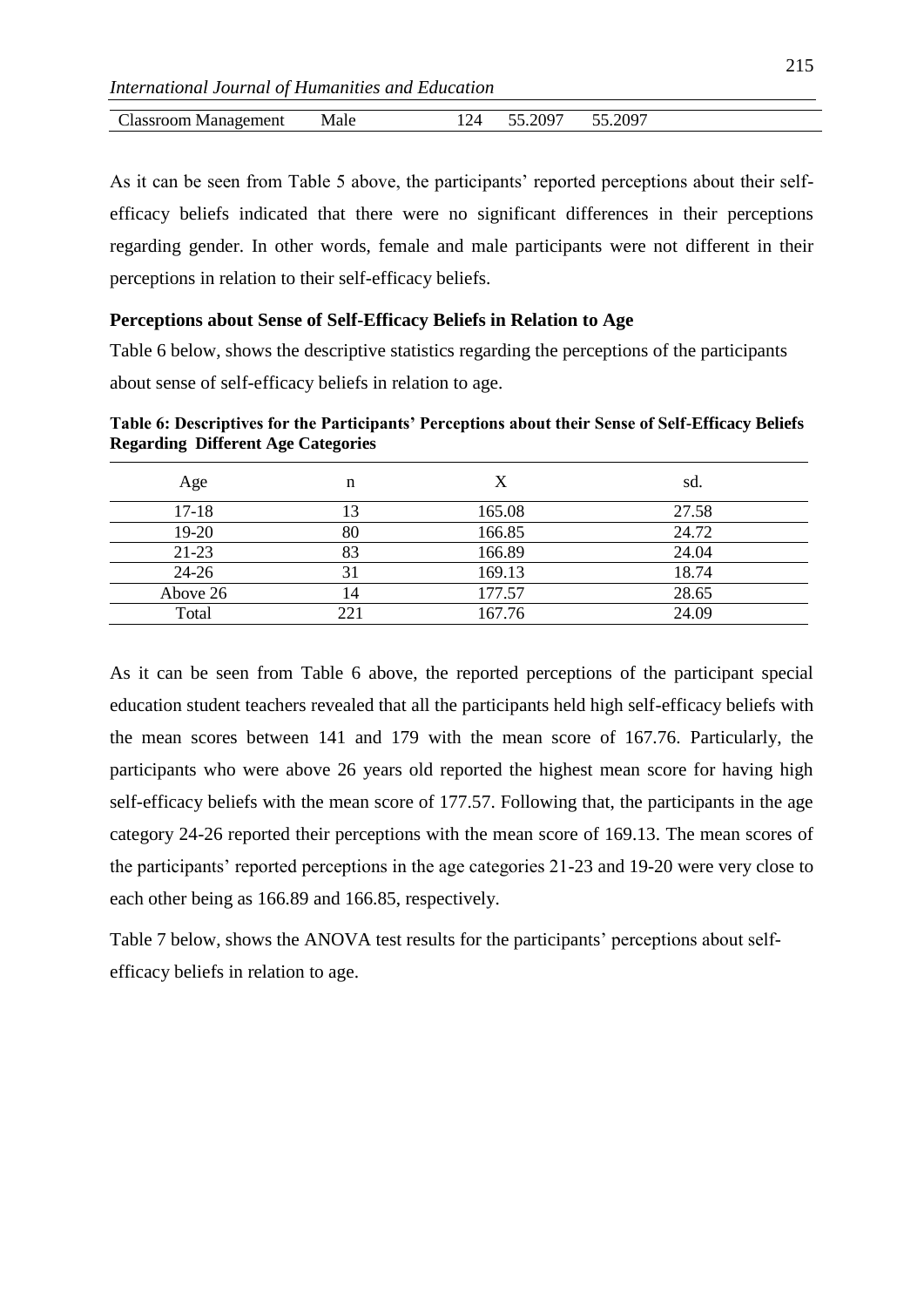| Teachers' Sense of Self-<br>efficacy Scale Sub-<br>dimensions | Age Categories | n   | X       | sd       | $\mathbf F$ | $\mathbf{P}$ |
|---------------------------------------------------------------|----------------|-----|---------|----------|-------------|--------------|
| Efficacy in                                                   | $17 - 18$      | 13  | 59.0000 | 7.49444  | 1.248       | .292         |
| <b>Student Engagement</b>                                     | 19-20          | 80  | 55.6750 | 9.46516  |             |              |
|                                                               | $21 - 23$      | 83  | 55.5904 | 8.18541  |             |              |
|                                                               | $24 - 26$      | 31  | 57.4839 | 8.70583  |             |              |
|                                                               | Above 26       | 14  | 59.8571 | 9.83602  |             |              |
|                                                               | Total          | 221 | 56.3575 | 8.83299  |             |              |
| Efficacy in Instructional                                     | $17-18$        | 13  | 52.0000 | 10.78579 | 1.162       | .328         |
| Strategies                                                    | 19-20          | 80  | 55.4500 | 8.82014  |             |              |
|                                                               | $21-23$        | 83  | 55.6747 | 8.59539  |             |              |
|                                                               | 24-26          | 31  | 56.7742 | 8.13925  |             |              |
|                                                               | Above 26       | 14  | 58.9286 | 10.16377 |             |              |
|                                                               | Total          | 221 | 55.7376 | 8.86638  |             |              |
| Efficacy in                                                   | 17-18          | 13  | 54.0769 | 11.33918 | .618        | .650         |
| <b>Classroom Management</b>                                   | 19-20          | 80  | 55.7250 | 8.47031  |             |              |
|                                                               | 21-23          | 83  | 55.6265 | 8.78290  |             |              |
|                                                               | $24 - 26$      | 31  | 54.8710 | 7.44644  |             |              |
|                                                               | Above 26       | 14  | 58.7857 | 10.10848 |             |              |
|                                                               | Total          | 221 | 55.6652 | 8.71707  |             |              |

**Table 7: ANOVA (Analysis of Variance) Test for Teachers' Sense of Self-Efficacy Beliefs Scale Sub-dimensions and Age**

Table 7 above, indicates that the ANOVA test results revealed that there were no significant age-related differences in the perceptions of the participant student teachers studying in the Department of Special Education regarding their sense of self-efficacy beliefs.

## **Perceptions about Sense of Self-Efficacy Beliefs in Relation to Year of Class**

Table 8 below, indicates the descriptive statistics for the participant special education student teachers' perceptions about their sense of self-efficacy beliefs in relation to year of class. The findings revealed that the participant student teachers studying in the Department of Special Education did not differ in their perceptions according to their year of class they were studying regarding their sense of self-efficacy beliefs.

| Year of Class | n    | x      |
|---------------|------|--------|
| Year 1        | 5 I  | 165.37 |
| Year 2        | 69   | 172.64 |
| Year 3        | 38   | 162.58 |
| Year 4        | 63   | 167.48 |
| Total         | າາ 1 | 167.76 |

**Table 8: Number and the Percentage of the Participants According to Year of Class**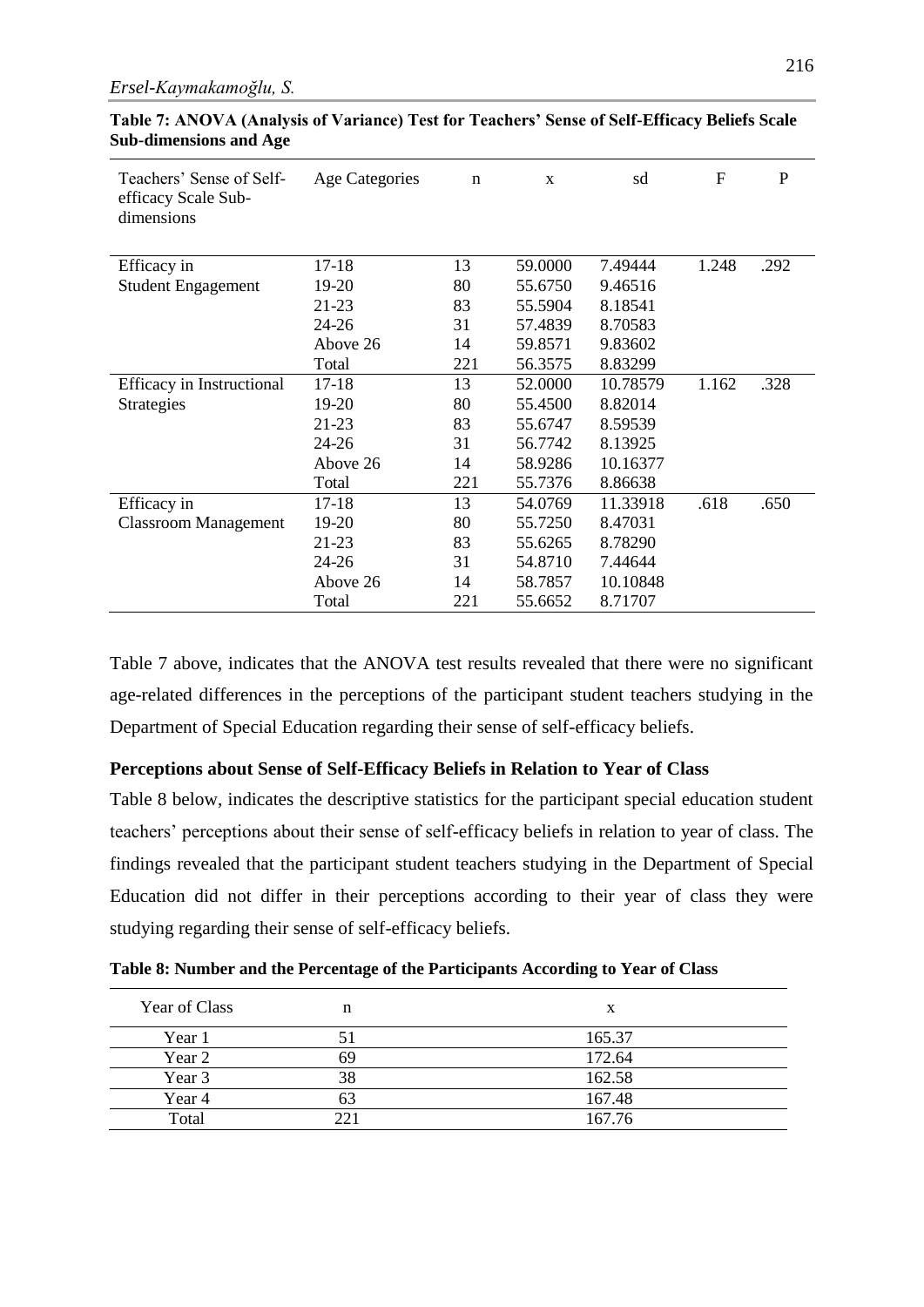As it can be seen from Table 8 above, the perceptions of the participants in year 2 scored the highest mean score with 172.64 compared to the other students. This means that the participant students studying in their second year held the highest self-efficacy beliefs. Following that the participant students in the fourth year with the mean score of 167.48 showed that they had high self-efficacy beliefs. First year students' perceptions for selfefficacy indicated the mean score of 162.58 following the fourth year students and the mean score for the third year students' perceptions for self-efficacy was found as 162.58 being the lowest compared to the other year of class categories.

Table 9 below, shows the ANOVA test results for the perceptions of the special education student teachers about their sense of self-efficacy beliefs in relation to their year of class.

**Table 9: ANOVA (Analysis of Variance) Test for Teachers' Sense of Self-Efficacy Beliefs Scale Sub-dimensions and Year of Class**

| Teachers' Sense of Self-<br>efficacy Scale Sub-<br>dimensions | <b>Year of Class</b> | $\mathbf n$ | X       | sd       | F     | P    |
|---------------------------------------------------------------|----------------------|-------------|---------|----------|-------|------|
| Efficacy in                                                   | Year 1               | 51          | 56.5098 | 9.26147  | 1.858 | .138 |
| <b>Student Engagement</b>                                     | Year 2               | 69          | 58.0000 | 7.10012  |       |      |
|                                                               | Year 3               | 38          | 53.8947 | 10.16297 |       |      |
|                                                               | Year 4               | 63          | 55.9206 | 9.15512  |       |      |
|                                                               | Total                | 221         | 56.3575 | 8.83299  |       |      |
| Instructional<br>Efficacy<br>in                               | Year 1               | 51          | 53.8627 | 10.31895 | 2.300 | .078 |
| <b>Strategies</b>                                             | Year 2               | 69          | 57.7681 | 7.15818  |       |      |
|                                                               | Year 3               | 38          | 54.3947 | 9.83798  |       |      |
|                                                               | Year 4               | 63          | 55.8413 | 8.39778  |       |      |
|                                                               | Total                | 221         | 55.7376 | 8.86638  |       |      |
| in<br>Efficacy<br>Classroom                                   | Year 1               | 51          | 55.0000 | 9.44669  | .852  | .467 |
| Management                                                    | Year 2               | 69          | 56.8696 | 6.73864  |       |      |
|                                                               | Year 3               | 38          | 54.2895 | 11.02309 |       |      |
|                                                               | Year 4               | 63          | 55.7143 | 8.49749  |       |      |
|                                                               | Total                | 221         | 55.6652 | 8.71707  |       |      |

As it can be seen from the Table 9 above, the ANOVA test results showed that the perceptions of participant student teachers' studying in the Department of Special Education about their self-efficacy beliefs regarding year of class revealed no significant results.

## **Discussion**

In general, the findings of this study revealed that the participant special education student teachers' perceptions indicated that they hold high self-efficacy beliefs for all the subcategories, namely: "Instructional Strategies (IS)", "Classroom Mangement (CM)" and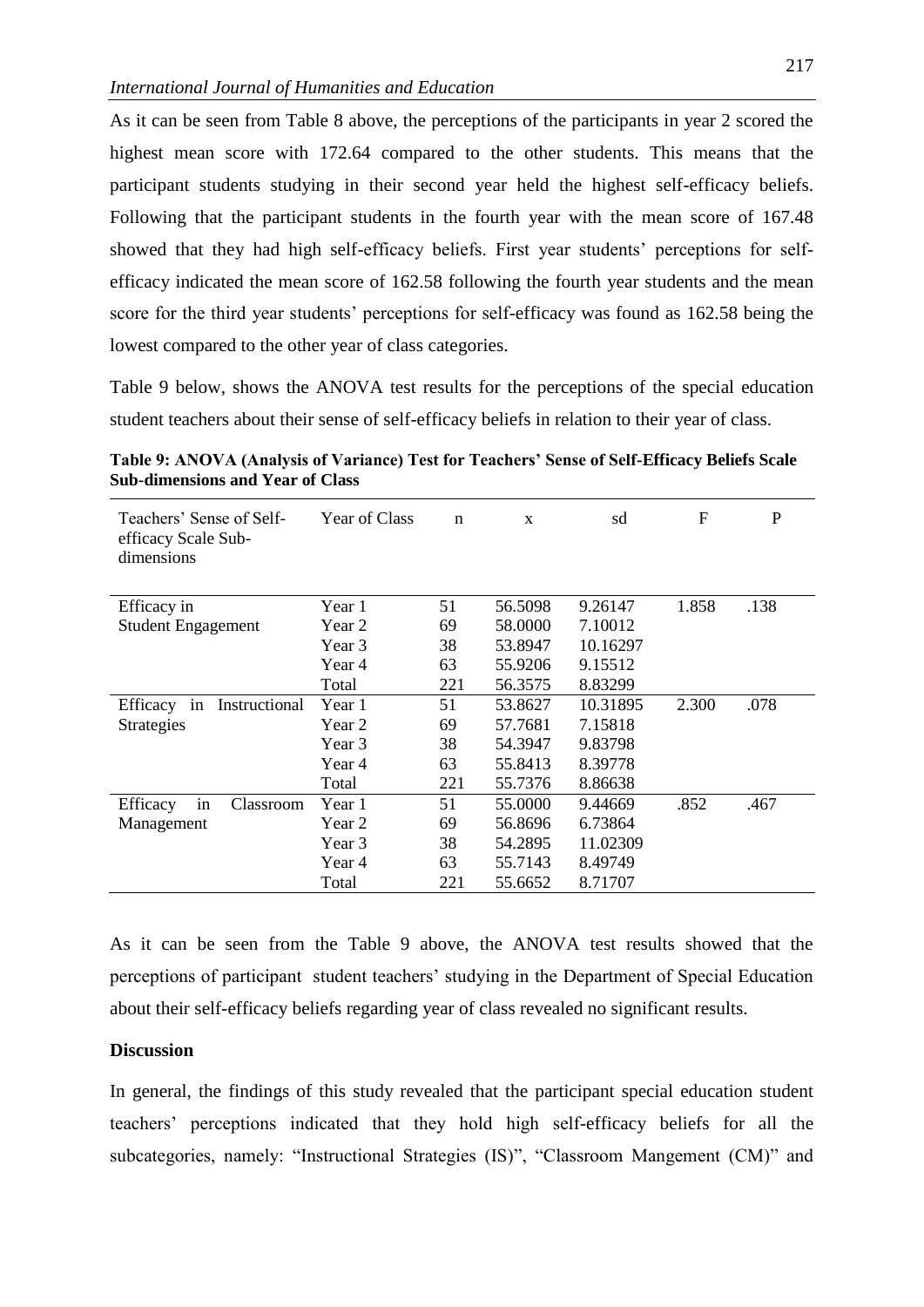"Student Engagement (SE)". Some other studies have confirming findings with this study. For instance, Leyser et. al. (2011) found that the participant prospective special education teachers had high scores on self-efficacy beliefs. Similarly, Christophersen et. al. (2016) found that the partcipant students who were in the university college teacher education program hold high teacher efficacy beliefs. Brigido et al. (2017) also found that over 60 % of the participant prospective teachers indicated positive beliefs of their self-efficacy. In the same vein, Çakır & Alıcı (2009) found that the participant prospective teachers' perceptions were high regarding self-efficacy beliefs.

The statistical analysis of the collected data demonstrated that the participants' perceptions about self-efficacy beliefs did not reveal any significant gender-related differences. There are some studies supporting the findings of this study regarding gender. For example, Akbaş & Çelikkaleli (2006), Akbulut (2006), Altunçekiç et. al. (2005) and Oğuz & Topkaya (2008) also found no gender related differences in the participants' perceptions about self-efficacy beliefs. However, Korkut & Babaoğlan (2012), who conducted a similar study with 423 primary school teachers, found that there were gender-related differences in the participants' perceptions. This difference might have been due to the characteristics of the participants and the context in which the study was carried out.

The ststistial analysis of the collected data also indicated that the participant student teachers' perceptions did not differ significantly in relation to age. The findings of this study supports the findings of Uysal & Kösemen (2013) who carried out a study with 117 pre-service teachers and found that age was not a significant factor for the participants' self-efficacy beliefs. Besides, Yıldırım & İlhan's (2010) study and Brink et. al.'s (2012) study support the findings of this study that age was not a significant factor for self-efficacy beliefs. However, the findings of a study conducted by Tabancalı & Çelik (2013) showed that there were significant differences in the perceptions of the teacher candidates in relation to age. Similarly, Adalıer (2011), Adalıer and Serin (2012) found that age was a significant factor for self efficacy beliefs of the 82 teacher candidates studying at one of the Faculties of Education in Cyprus Turkish context. The differences in the findings might have been due to the participant characteristices and the context of the study.

The findings of this study also indicated that the participant special education student teachers' perceptions did not show meaningful significance regarding year of class. In research literature although there are some confirming studies with the findings of this study, there are some others that have different findings. For example, Woolfolk & Burke Spero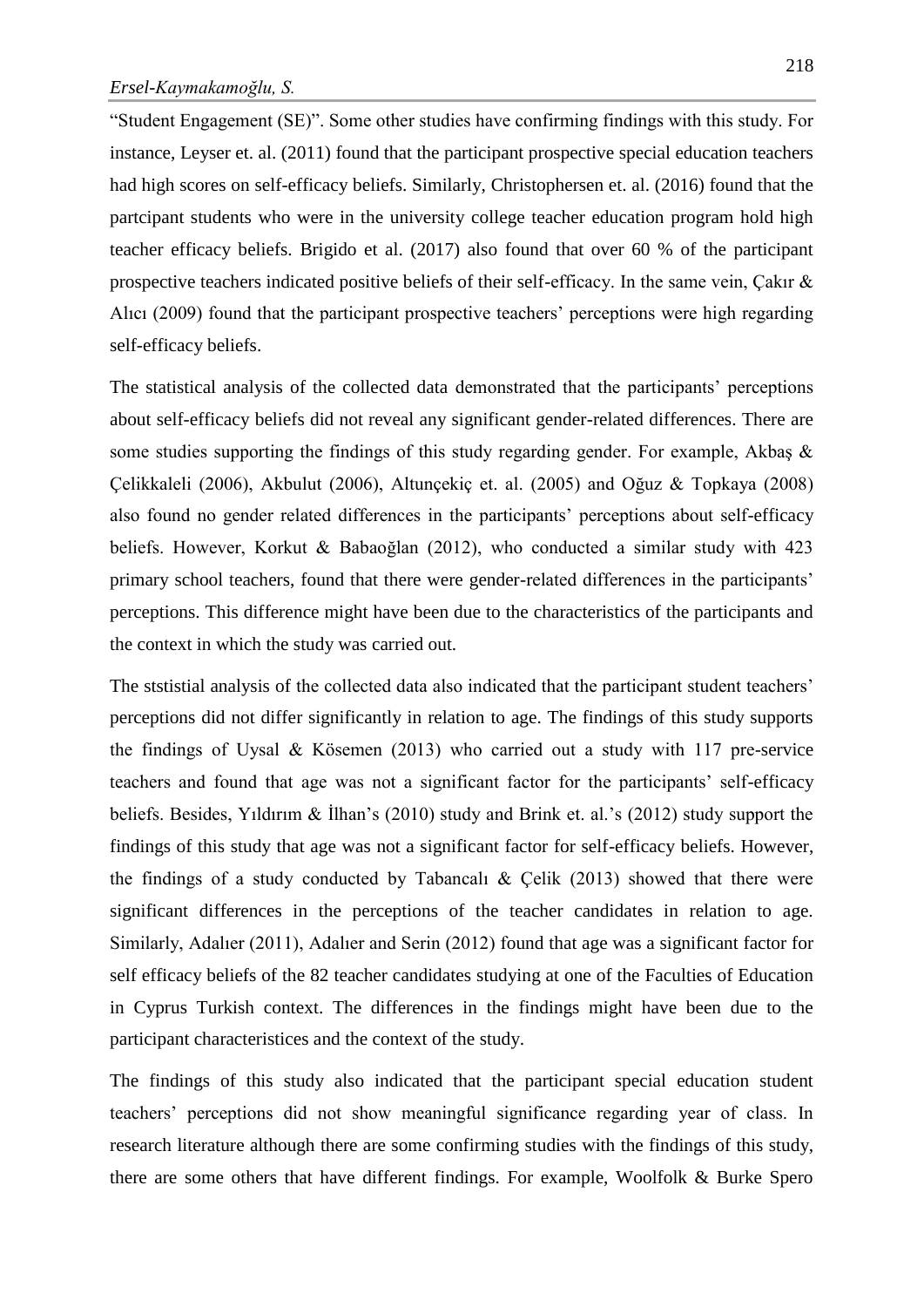(2005) found that there was increase in the degree of teacher efficacy from the beginning to the end of the teacher preparation program. Similarly, Lin et al. (2002) found that the total teacher efficacy score of the participants was lower at the end of the preparatory program for Taiwanese teachers while it was higher for the teachers in the United States. Therefore, it might be said that teacher self efficacy may not be directly related to the year of class but to the intensity of the teacher education program. Leyser et. al. (2011) found that the degree of the participant student teachers' self-efficacy beliefs was not associated with years of class but it was associated with the intensity of training.

#### **Limitations and Suggestions**

As with all research studies, this study also has some limitations. It was conducted in a specific context with a limited number of participants so the findings cannot be generalized to a wider population. Therefore, there is a need for other qualitative and quantitative studies conducted with a larger number of participants in different context to get a better picture of the issue. Besides, this study has a cross-sectional nature. It would be simplistic to disregard the value of carrying out a longitudinal in such an investigation since it would yield a better picture of the change in self-efficacy beliefs of the learners. Although this study has some limitations, it has got some contribution to our understanding of the value of boosting selfefficacy beliefs for better teaching because it is believed that teachers who have high selfefficacy beliefs are more willing to try new methods to meet the needs of their learners (Guskey, 1988) and are more enthusiastic in their teaching (Bandura, 1993). Therefore, it is obvious that the nature of the teacher training program plays critical role in lowering or increasing the degree of self-efficacy beliefs of the prospective teachers. Moreover, there is a need for teacher training programs to strenghthen the self-efficacy of the prospective teachers during their four year education by creating learning environments and experiences that incorporate Bandura's (1997) four sources of self-efficacy beliefs: mastery experiences, physiological and emotional arousal, vicarous experiences or modelling, and social persuasion (i.e. verbal persuasion or information in the environment). It needs to be acknowledged that cultural issues also need to be taken into account when supporting the prospective teachers for the purpose of increasing their self-efficacy beliefs for teaching because the prospective teachers practice experiences and the feedback they receive from their mentor teachers, supervisors or any other significant person seem to play crucial role in developing high selfefficacy beliefs. Besides, it needs to bear in mind that prospective teachers need to face real teaching environments and gain intensive experience in order to become aware of the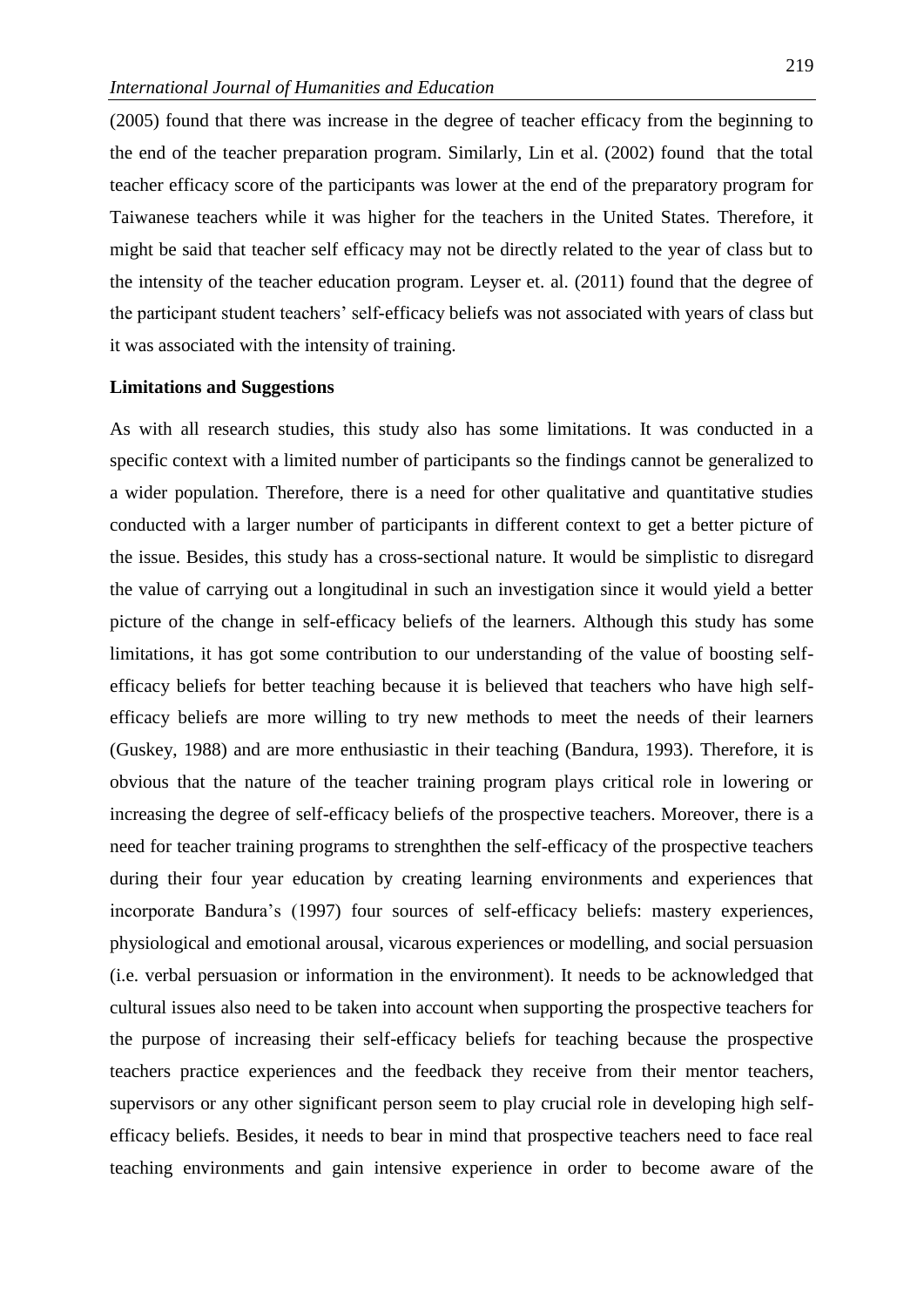responsibilities that await them when they go into the teaching profession in real teaching contexts.

#### **References**

- Adalier, A. (2011). Self-efficacy beliefs of teacher candidates studying in the department of Turkish in relation to computer. *e-Journal of New World Sciences Academy: Education Sciences*, 6 (39), 2390-2398.
- Adalier, A., & Serin, O. (2012). Teacher candidates'information literacy self-efficacy. *The Online Journal of Science and Technology*, 71.
- Akbaş, A. & Çelikkaleli, Ö. (2006). A study of self-efficacy beliefs of classroom teachers about science teaching in relation to gender, educational background and university. *Mersin University Faculty of Education Journal*, 2(1), 98-110.
- Akbulut, E. (2006). Self-efficacy beliefs of music teacher candidates. *Yüzüncü Yıl University Faculty of Education Journal*, 3(2), 24-33.
- Altunçekiç, A., Yaman, S. & Koray, Ö. (2005). A study on self-efficacy belief levels and problem solving skills of teacher candidates (Kastamonu Example). *Kastamonu Education Journal*, 13(1), 93-102.
- Bandura, A. (1997). Self-efficacy: The Exercise of Control, New York: Freeman.
- Brigido, M., Borrachero, A. B., Bermejo, M. L. & Mellado, V. (2013). Prospective primary teachers' self-efficacy and emotions in science teaching. *European Journal of Teacher Education, 36(2), 200-217.*
- Brink, E., Alsen, P., Herlitz, J., Kjellgren, K. & Cliffordson, C. (2012). General Self-Efficacy and Health-Related Quality of Life After Myocardial Infarction. *Psychology, Health & Medicine*, 17(3), 346-355.
- Christophersen, K.A., Elstad, E. Turmo, A. & Solhaug, T. (2016). Teacher education programmes and their contribution to student teacher efficacy in classroom management and pupil engagement. *Scandinavian Journal of Educational Research*, 60(2), 240-254.
- Çakır, Ö. & Alıcı, D. (2009). Seeing self as others see you: Variability in self-efficacy ratings in student teaching. *Teachers and Teaching*, 15(5), 541-561.
- Fuchs, L. S., Fuch, D. & Bishop, N. (1988). Instructional adaptation for students at risk. *Journal of Educational Research*, 86, 70-84.
- Gibson, S. & Dembo, M.H. (1984). Teacher efficacy: A construct validation. *Journal of Educational Psychology*, 76(4), 569-582.
- Guskey, T. R. (1988). Teacher efficacy, self-concept, and attitudes toward the implementation of instructional innovation. *Teaching and Teacher Education*, 4(1), 63-69.
- Herbert, E., Lee, A. & Williamson, L. (1998). Teachers' and teacher education students' sense of efficacy: Quantitative and qualitative comparisons. *Journal of Research and Development in Education*, 31(4), 214-225.
- Hoy, W. K. & Woolfolk, A. E. (1990). Organizational socialization of student teachers. *American Educational Research Journal*, 27, 279-300.